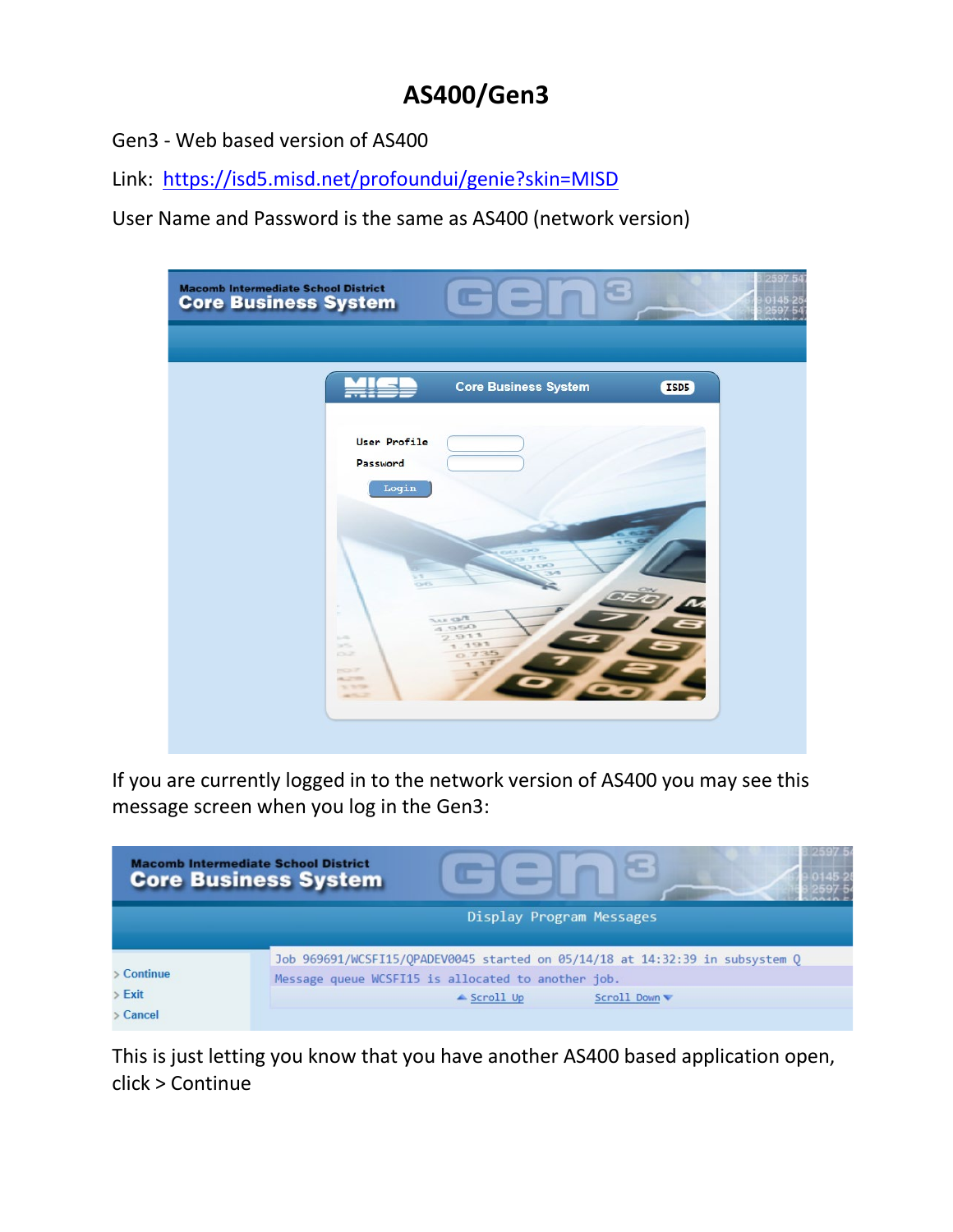| <b>Macomb Intermediate School District</b> | Ξ<br><b>All Corporation</b><br><b>Core Business System</b><br>L<br><b>Communist Communist</b> | 2597 547      |
|--------------------------------------------|-----------------------------------------------------------------------------------------------|---------------|
|                                            | M@001<br>Menu for<br>SUE ANDRZEJEWSKI                                                         | 05/14/18      |
|                                            | <b>ISD5</b><br><b>Main Menu</b><br>Menu name                                                  | 14:33:57      |
|                                            |                                                                                               |               |
| $\geq$ Continue<br>$>$ Help                | Budget/Finance Main Menu<br>$\mathbf{1}$                                                      | <b>BFMAIN</b> |
| > Messages                                 | Human Resources Main Menu<br>$\overline{2}$                                                   | <b>HRMAIN</b> |
| $>$ Menus                                  | <b>Fixed Assets Main Menu</b><br>3                                                            | <b>FAMAIN</b> |
| > Prev Menu                                | Food Service Main Menu<br>4                                                                   | <b>FSMAIN</b> |
| > Next Menu                                | Query Main Menu<br>5                                                                          | <b>QUERY</b>  |
| > Utilities                                | General Systems Menu<br>6                                                                     | <b>SYS</b>    |
| $>$ Return                                 |                                                                                               |               |
| $>$ Home                                   |                                                                                               |               |
| > Sign Off                                 |                                                                                               |               |
|                                            |                                                                                               |               |
|                                            |                                                                                               |               |
|                                            |                                                                                               |               |
|                                            |                                                                                               |               |
|                                            |                                                                                               |               |
|                                            | Scroll Down<br>$\triangle$ Scroll Up                                                          |               |
|                                            | Option                                                                                        |               |

The screen set up is the same as the network version of AS400, you still have the ability to use the Function keys (F1 thru F24) in addition to the point and click option.

\_\_\_\_\_\_\_\_\_\_\_\_\_\_\_\_\_\_\_\_\_\_\_\_\_\_\_\_\_\_\_\_\_\_\_\_\_\_\_\_\_\_\_\_\_\_\_\_\_\_\_\_\_\_\_\_\_\_\_\_\_\_\_\_\_\_\_

\_\_\_\_\_\_\_\_\_\_\_\_\_\_\_\_\_\_\_\_\_\_\_\_\_\_\_\_\_\_\_\_\_\_\_\_\_\_\_\_\_\_\_\_\_\_\_\_\_\_\_\_\_\_\_\_\_\_\_\_\_\_\_\_\_\_\_

\_\_\_\_\_\_\_\_\_\_\_\_\_\_\_\_\_\_\_\_\_\_\_\_\_\_\_\_\_\_\_\_\_\_\_\_\_\_\_\_\_\_\_\_\_\_\_\_\_\_\_\_\_\_\_\_\_\_\_\_\_\_\_\_\_\_\_

\_\_\_\_\_\_\_\_\_\_\_\_\_\_\_\_\_\_\_\_\_\_\_\_\_\_\_\_\_\_\_\_\_\_\_\_\_\_\_\_\_\_\_\_\_\_\_\_\_\_\_\_\_\_\_\_\_\_\_\_\_\_\_\_\_\_\_

\_\_\_\_\_\_\_\_\_\_\_\_\_\_\_\_\_\_\_\_\_\_\_\_\_\_\_\_\_\_\_\_\_\_\_\_\_\_\_\_\_\_\_\_\_\_\_\_\_\_\_\_\_\_\_\_\_\_\_\_\_\_\_\_\_\_\_

\_\_\_\_\_\_\_\_\_\_\_\_\_\_\_\_\_\_\_\_\_\_\_\_\_\_\_\_\_\_\_\_\_\_\_\_\_\_\_\_\_\_\_\_\_\_\_\_\_\_\_\_\_\_\_\_\_\_\_\_\_\_\_\_\_\_\_

Create Purchase Orders, enter Cash Receipts and Invoice Batches just as you would on the Green Screen.

Notes: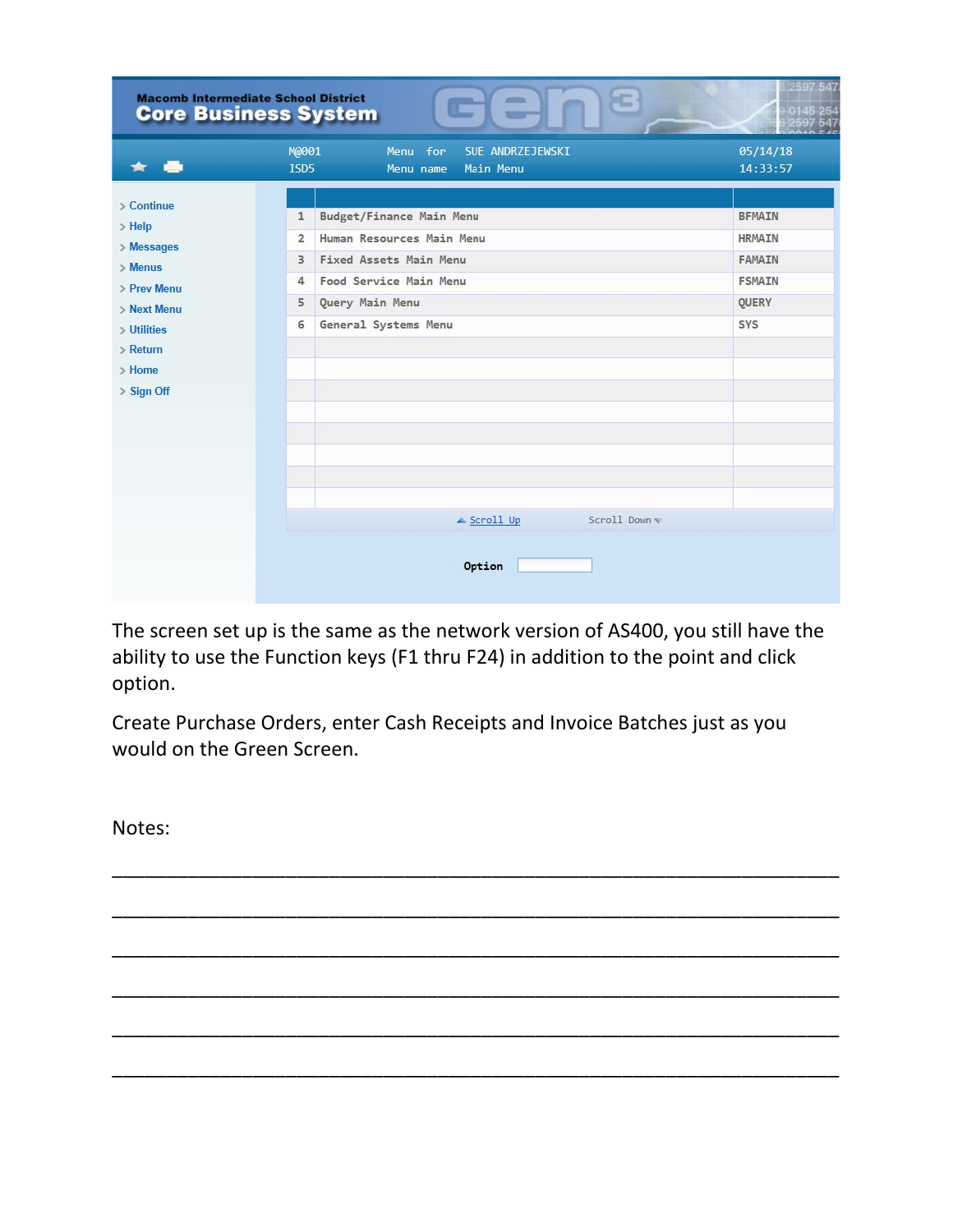# **Transaction reporting in Gen3**

Transaction reports are run with a command or a menu selection:

Budget/Finance Main Menu>Finance Main Menu>Finance Reports Menu> Transaction Reports Menu>

Click the report you have available/would like to run or enter the command in the Option box at the bottom of the screen. If you do not have any report options please contact me and some can be added.

*Transaction Report By User By ASN Transaction Report By Responsibility Transaction Report By Object Transaction Report By Program*

Enter as much information as possible to streamline the report <Enter> the report will go to spooled files.

## **Printing from Gen 3 Spooled Files**

#### **Method 1:**

• In Option box type **SPG3** <Enter>

| $\triangle$ Scroll Up |      | Scro |
|-----------------------|------|------|
| Option                | SPG3 |      |

- Use scroll bars to go to the file just spooled
- Double click to open file as a pdf or – Single click to highlight file, then choose from the side menu to View Text or View PDF

| <b>Macomb Intermediate School District</b><br><b>Core Business System</b> |                |             | L,                               | $\overline{\phantom{a}}$<br>−      | æ             |                              |             |      | 2597           |
|---------------------------------------------------------------------------|----------------|-------------|----------------------------------|------------------------------------|---------------|------------------------------|-------------|------|----------------|
|                                                                           |                |             |                                  |                                    |               |                              |             |      |                |
|                                                                           |                |             |                                  | <b>Work with all Spooled Files</b> |               |                              |             |      |                |
| <b>View Text</b>                                                          | File           | <b>User</b> | <b>Device or</b><br><b>Queue</b> | <b>User Data</b>                   | <b>Status</b> | <b>Total</b><br><b>Pages</b> | Cur<br>Page | Copy | <b>Form Tv</b> |
| <b>View PDF</b>                                                           | <b>OPRINT</b>  | WCSFI15     | <b>WCSOUTO</b>                   | FI0230                             | <b>RDY</b>    | 16                           |             |      | 1 2501         |
| Change                                                                    | <b>OSYSPRT</b> | WCSF115     | <b>WCSOUTO</b>                   | FI0230                             | <b>RDY</b>    | 33                           |             |      | 1 2501         |
| <b>Release</b>                                                            | <b>QSYSPRT</b> | WCSFI15     | <b>WCSOUTQ</b>                   | <b>FI0657C</b>                     | <b>RDY</b>    | $\overline{2}$               |             |      | 1 2501         |
| <b>Hold</b>                                                               | <b>OSYSPRT</b> | WCSF115     | <b>WCSOUTO</b>                   | <b>FI0657C</b>                     | <b>RDY</b>    | 3                            |             |      | 1 2501         |
| <b>Delete</b>                                                             | <b>OSYSPRT</b> | WCSFI15     | <b>WCSOUTO</b>                   | <b>FI0657C</b>                     | <b>RDY</b>    | $\overline{2}$               |             |      | 1 2501         |
| <b>Refresh</b>                                                            | <b>OSYSPRT</b> | WCSF115     | <b>WCSOUTO</b>                   | <b>FI0657C</b>                     | <b>RDY</b>    | $\overline{2}$               |             |      | 1 2501         |
|                                                                           | <b>OPRINT</b>  | WCSF115     | <b>WCSOUTQ</b>                   | <b>PO0080</b>                      | <b>RDY</b>    | 1                            |             |      | 1 2501         |
| <b>Settings</b>                                                           | <b>OSYSPRT</b> | WCSF115     | <b>WCSOUTO</b>                   | <b>FI0657C</b>                     | <b>RDY</b>    | 3                            |             |      | 1 2501         |
| <b>Reset Cols</b>                                                         | <b>QSYSPRT</b> | WCSFI15     | <b>WCSOUTO</b>                   | <b>FI0657C</b>                     | <b>RDY</b>    | $\overline{2}$               |             |      | 1 2501         |
| Exit                                                                      | <b>OSYSPRT</b> | WCSF115     | <b>WCSOUTO</b>                   | <b>FI0657C</b>                     | <b>RDY</b>    | $\overline{\mathbf{3}}$      |             |      | 1 2501         |
|                                                                           | <b>OSYSPRT</b> | WCSF115     | <b>WCSOUTO</b>                   | <b>FI0657C</b>                     | <b>RDY</b>    | $\overline{2}$               |             |      | 1 2501         |
|                                                                           | <b>OSYSPRT</b> | WCSF115     | <b>WCSOUTO</b>                   | <b>FI0657C</b>                     | <b>RDY</b>    | $\overline{2}$               |             |      | 1 2501         |
|                                                                           | <b>OPRINT</b>  | WCSFI15     | <b>WCSOUTQ</b>                   | <b>FI0660C</b>                     | <b>RDY</b>    | $\overline{2}$               |             |      | 1 2501         |
|                                                                           | <b>OSYSPRT</b> | WCSF115     | <b>WCSOUTO</b>                   | <b>FI0660C</b>                     | <b>RDY</b>    | $\overline{\mathbf{3}}$      |             |      | 1 2501         |
|                                                                           | <b>OSYSPRT</b> | WCSFI15     | <b>WCSOUTO</b>                   | <b>FI0660C</b>                     | <b>RDY</b>    | $\overline{\mathbf{3}}$      |             |      | 1 2501         |
|                                                                           | ∢              |             |                                  |                                    |               |                              |             |      |                |

- o View Text will allow the file to be saved as text which can then be opened in Excel
	- View Text will also allow the file to be printed in its entirety
	- Can be printed to a pdf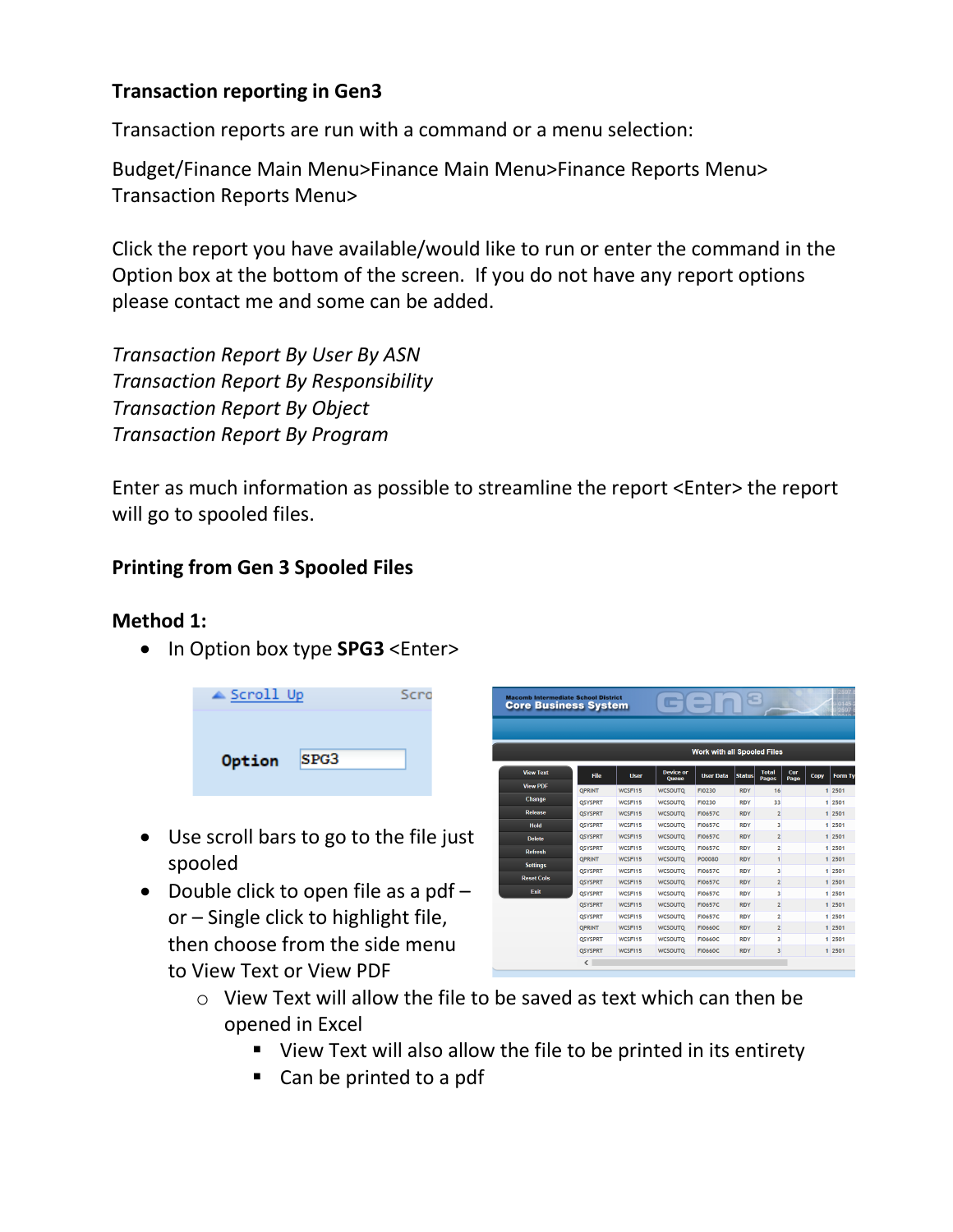- o View PDF will allow the file to be saved as pdf, however the image is too large for the screen and some information may be missing
- Use **Exit** to go back to previous menu screen

# **Method 2:**

• In Option box type **SP** <Enter>

| $\triangle$ Scroll Up       | Scro |                       |                         | Type options, press Enter. |                                           |                             |                  |            |                |            |              |
|-----------------------------|------|-----------------------|-------------------------|----------------------------|-------------------------------------------|-----------------------------|------------------|------------|----------------|------------|--------------|
|                             |      | $\geq$ Continue       |                         | $2 = Change$<br>$1 =$ Send | $3 = Hold$                                | 4=Delete                    | 5=Display        |            | 6=Release      | 7=Messages |              |
|                             |      | $>$ Exit              |                         | 8=Attributes               |                                           | 9=Work with printing status |                  |            |                |            |              |
|                             |      | $>$ View 4            |                         |                            |                                           |                             |                  |            |                |            |              |
|                             |      | $>$ View 2            |                         |                            |                                           |                             |                  |            |                |            |              |
|                             |      | $\geq$ Cancel         |                         |                            |                                           | Device or                   |                  |            | Total          | Cur        |              |
| SP<br>Option                |      | $\mathsf{P}$ Printers | Opt                     | File                       | <b>User</b>                               | Queue                       | <b>User Data</b> | <b>Sts</b> | Pages          | Page       | Copy         |
|                             |      | > More keys           | $\blacktriangledown$    | <b>OPRINT</b>              | WCSFI15                                   | <b>WCSOUTO</b>              | FI0230           | <b>RDY</b> | 16             |            |              |
|                             |      |                       | $\checkmark$            | <b>QSYSPRT</b>             | WCSFI15                                   | <b>WCSOUTO</b>              | FI0230           | <b>RDY</b> | 33             |            | $\mathbf{1}$ |
|                             |      |                       | $\checkmark$            | <b>QSYSPRT</b>             | WCSFI15                                   | <b>WCSOUTO</b>              | FI0657C          | <b>RDY</b> | $\overline{2}$ |            |              |
| Can use the Page Up         |      |                       | $\overline{\mathbf{v}}$ | <b>OSYSPRT</b>             | WCSFI15                                   | <b>WCSOUTO</b>              | FI0657C          | <b>RDY</b> | 3              |            |              |
|                             |      |                       |                         | <b>QSYSPRT</b>             | WCSFI15                                   | <b>WCSOUTO</b>              | FI0657C          | <b>RDY</b> | $\overline{2}$ |            |              |
|                             |      |                       |                         | <b>OSYSPRT</b>             | WCSFI15                                   | <b>WCSOUTO</b>              | FI0657C          | <b>RDY</b> | $\overline{2}$ |            | 1            |
| and Page Down keys or       |      |                       | $\overline{\mathbf{v}}$ | <b>OPRINT</b>              | WCSFI15                                   | <b>WCSOUTO</b>              | P00080           | <b>RDY</b> | $\mathbf{1}$   |            |              |
|                             |      |                       | $\ddot{\phantom{1}}$    | <b>OSYSPRT</b>             | WCSFI15                                   | <b>WCSOUTO</b>              | FI0657C          | <b>RDY</b> | 3              |            | $\mathbf{1}$ |
| the mouse to click          |      |                       | $\checkmark$            | <b>OSYSPRT</b>             | WCSFI15                                   | <b>WCSOUTO</b>              | FI0657C          | <b>RDY</b> | $\overline{2}$ |            |              |
|                             |      |                       |                         |                            | Parameters for options 1, 2, 3 or command | $\triangle$ Scroll Up       | Scroll Down      |            |                |            |              |
| <b>Scroll Up and Scroll</b> |      |                       | $==$                    |                            |                                           |                             |                  |            |                |            |              |
|                             |      |                       |                         |                            |                                           |                             |                  |            |                |            |              |

Down

- Follow the options at the top of the screen as you would on the Green Screen
	- $\circ$  F11 will change the way the files are viewed
	- $\circ$  Place the option number in the Opt box at the beginning of the line item or use the drop down menu to select the option wanted
	- o Continue until task is complete

## **Printing POs with District Overlay \*Gen3 – SP**

- While in **Work with All Spooled Files** refresh the screen until the **FMGLASER** or **1\*** file appears
	- o To refresh use **F5** or > **More keys** > **Refresh**
- **From this point the options vary based on the Assistance Level Selected**
	- o Assistance Level 1-Basic
		- F11 will change the way the files are viewed
		- F5 as needed to refresh until **1\*** file appears
		- Place the number **10** in the **Opt** box of the line **1\***<Enter>

| $\mathbf{v}$     | P00605CL2 05/04/18 14:15:06 |  |    | วรคา           |  |
|------------------|-----------------------------|--|----|----------------|--|
| 10 <sup>10</sup> | P00605CL2 05/04/18 14:15:40 |  | 1* | <b>INCSPOW</b> |  |

**Enter Printer Name (user id followed by letter 'p')**